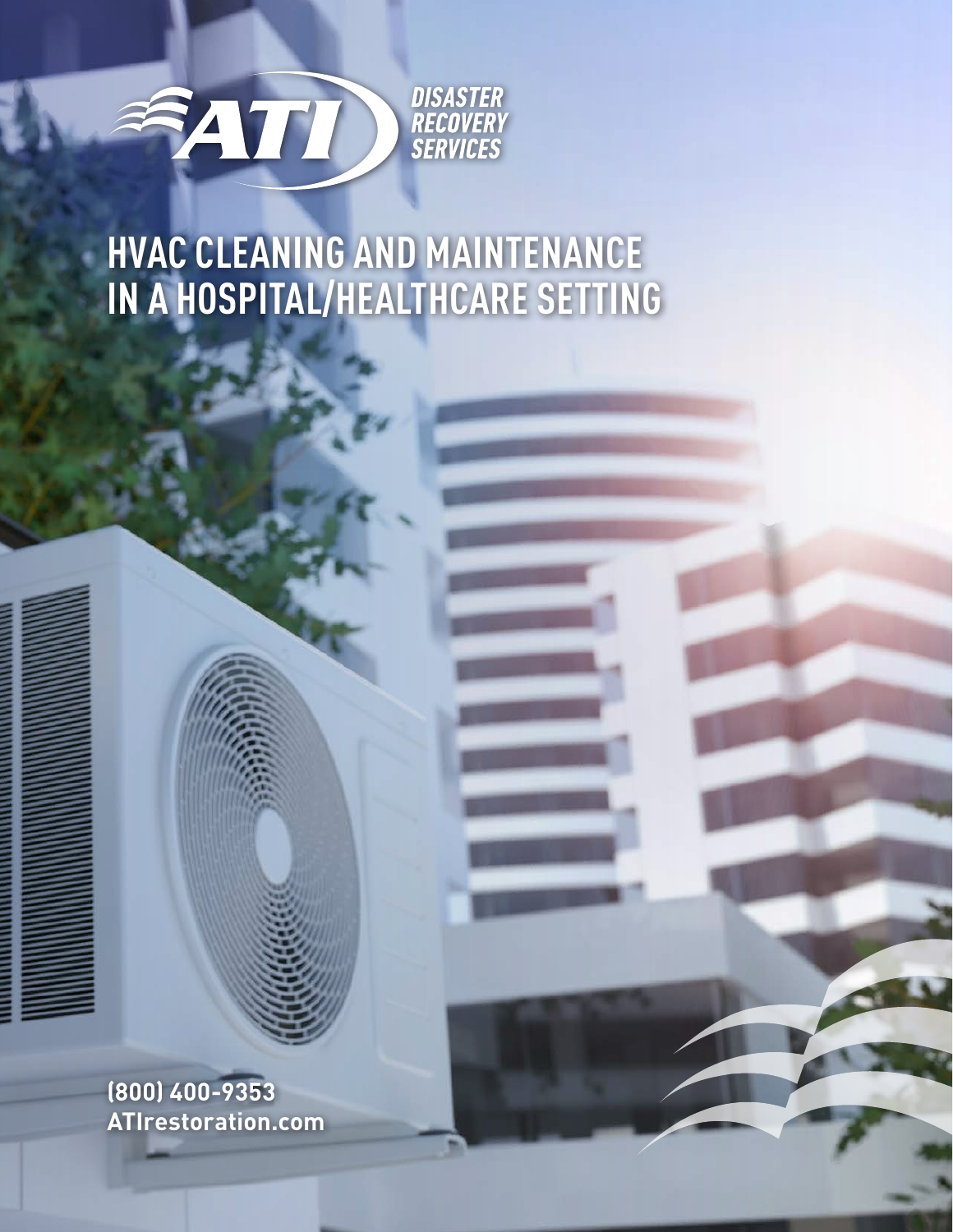#### **TABLE OF CONTENTS**

| <b>Introduction</b>                                          |   |
|--------------------------------------------------------------|---|
| <b>What's Addressed by Maintenance and Cleaning</b>          | 4 |
| <b>Scheduling, Cleaning, and Preventing Re-Contamination</b> | 5 |
| <b>Certifications and Training</b>                           | 7 |
| <b>What to Expect From Your Technician</b>                   | 8 |
| <b>Cost Efficiency</b>                                       | g |

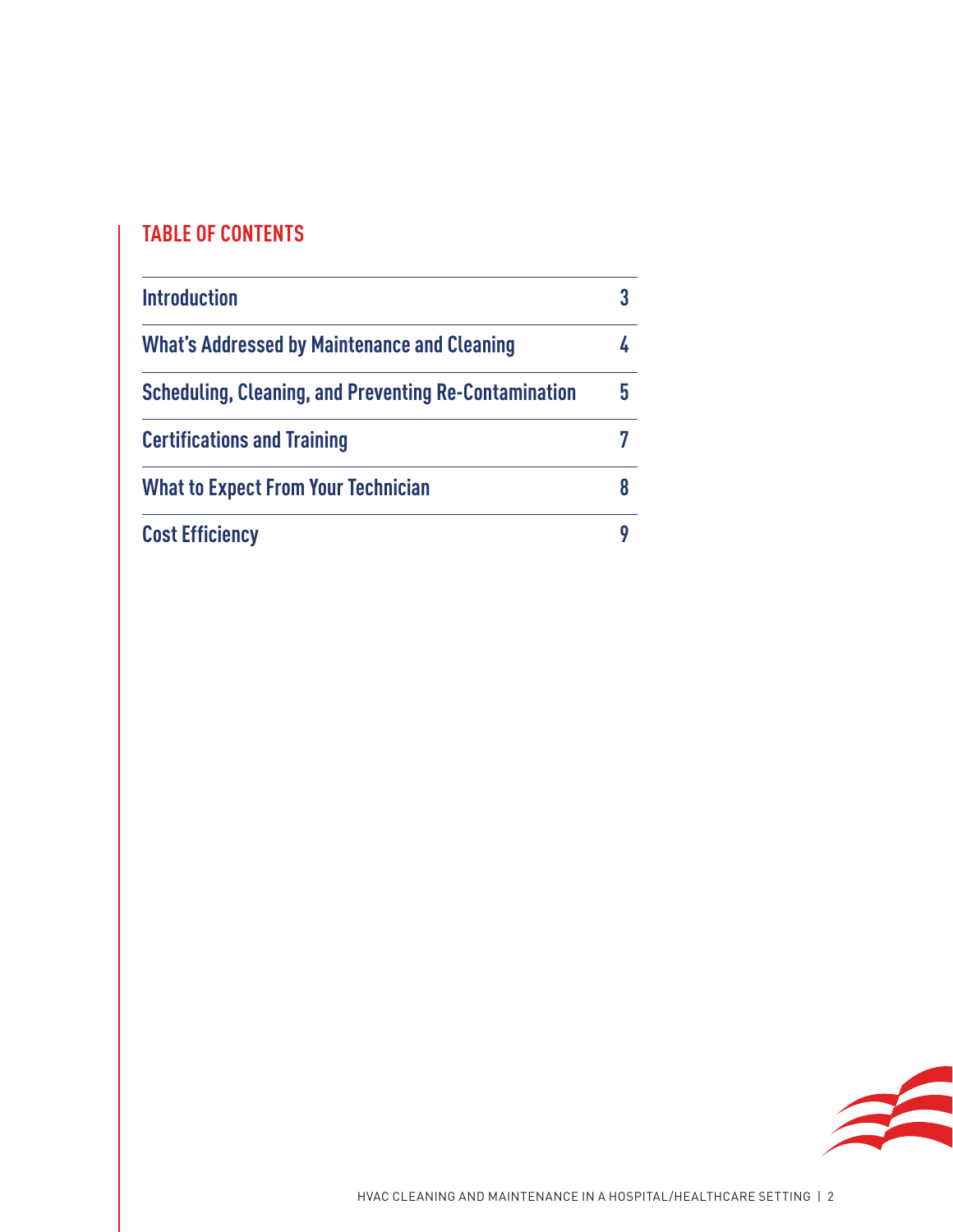### **Introduction**

Ensuring that the Heating, Ventilation, and Air Conditioning (HVAC) system in a hospital or healthcare facility requires a more stringent process than is standard for commercial or residential settings. These facilities require more refined temperature and humidity control to protect delicate machinery, high-efficiency particulate air (HEPA) filters, and measures like negative air pressure and system isolation.

Coordinating maintenance and repair in a health care setting also relies on increased involvement in planning and timing of service to prevent disruptions to 24/7 patient care and protect patient health. Proper maintenance of an HVAC system is the most effective way to uphold performance, decrease costs, protect the health of patients and providers, and increase the lifespan of the system. This document will explain the recommended processes and schedule for maintenance and cleaning, what to look for when selecting a maintenance provider, and how proper maintenance and cleaning is the most cost-effective way to ensure longevity of an HVAC system.

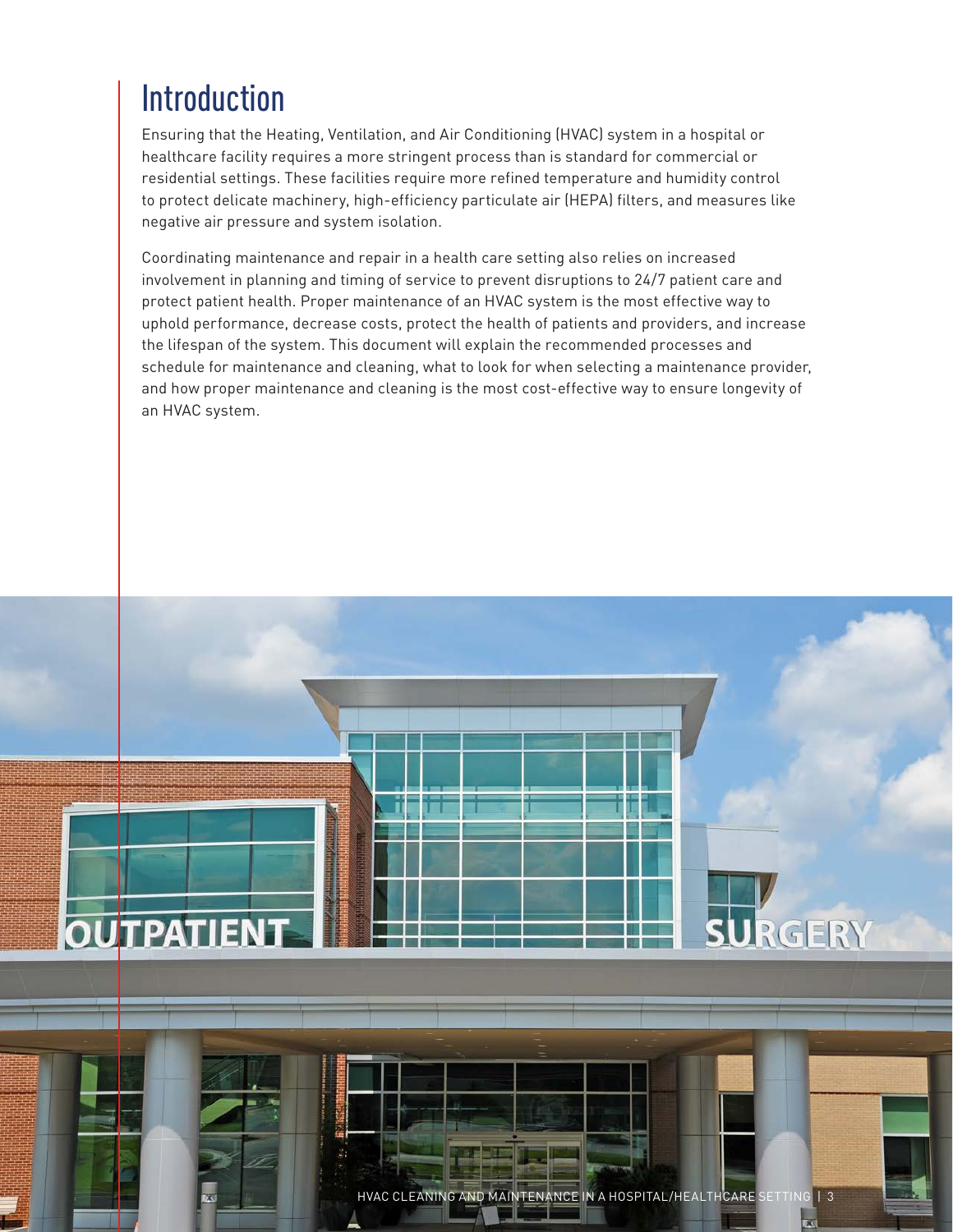## What's Addressed by Maintenance and Cleaning

Maintenance for the HVAC system is an expense that should be built into every healthcare facility's budget, as a well-maintained HVAC system is more affordable to operate than one that is neglected and overused. Maintenance should be preventative to catch and address issues before they happen or while they're still small enough to be dealt with swiftly and affordably. Typically, preventative maintenance will include:

- filter changes
- system cleaning
- inspecting and tightening moving parts, such as blower belts
- lubrication of moving parts
- minor adjustments to the machinery as needed
- addressing refrigerant and heating components seasonally

• oil changes

Protecting patient health, as well as the health of all staff and visitors, is the most vital concern when planning for maintenance and cleaning HVAC systems in healthcare settings. Controlling temperature, humidity, and air purity are part of this consideration. Hospitals and healthcare facilities contain delicate equipment, such as MRIs, that require strict temperature and humidity controls to operate correctly. Regular maintenance of an HVAC system ensures that these strict conditions are being met.

#### **HEPA FILTERS ARE 99.97% EFFICIENT, MAKING THEIR HIGHER QUALITY SUITABLE FOR THE STRINGENT NEEDS OF A HEALTHCARE FACILITY.**

In a hospital, filter changes also mean making sure that HEPA filtration is in the unit. The most critical aspects that are monitored to ensure the system is working as needed include checking air pressure, indoor air quality (which can have different needs in different areas of the facility), airflow rates, and air exchange rates in critical areas. The standard for a hospital is 14-16 air changes per hour. In regular HVAC maintenance, requirements like these aren't included.

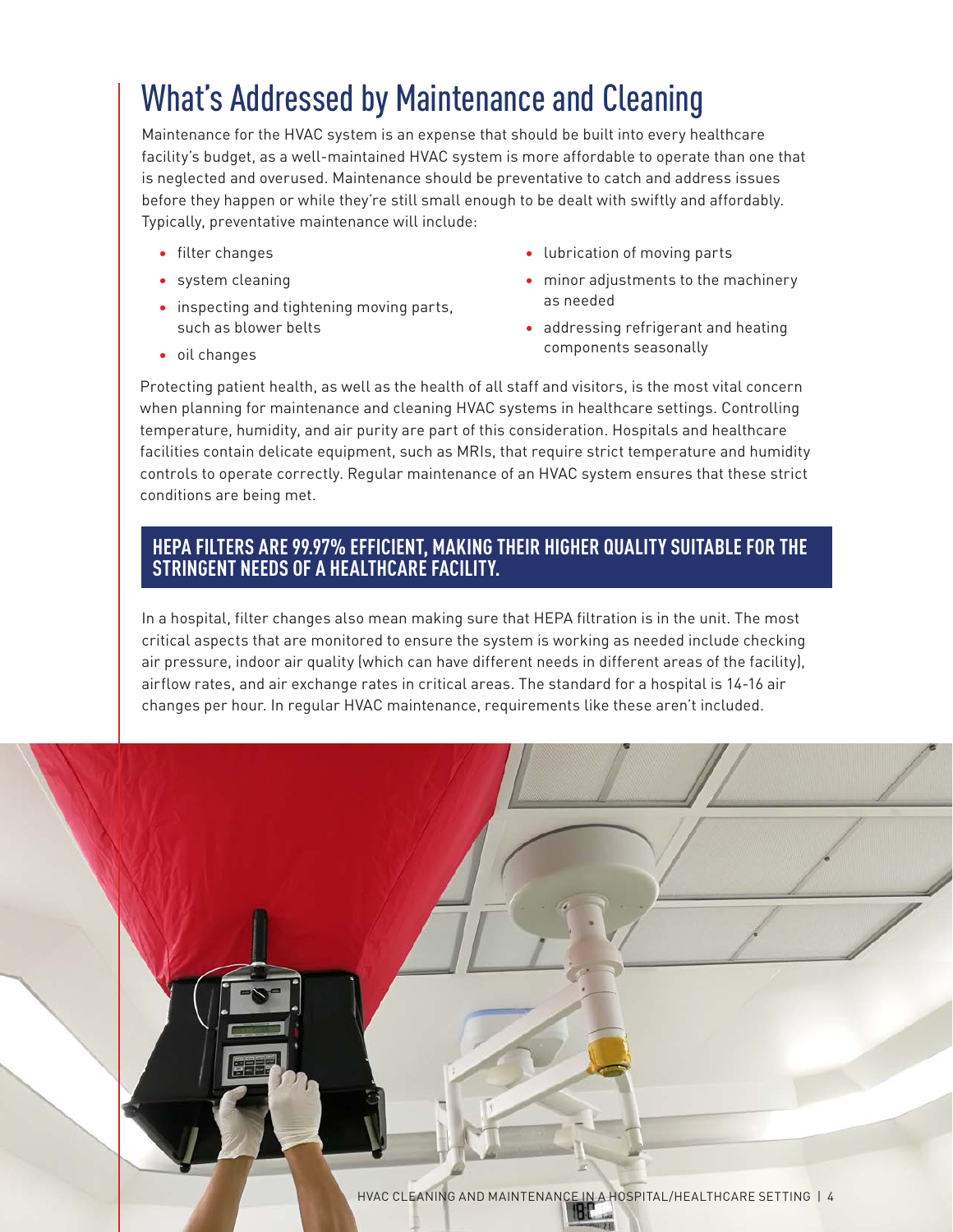## Scheduling, Cleaning, and Preventing Re-Contamination

A lot of planning goes into scheduling a cleaning or routine service of a healthcare facility's HVAC unit. Typically, many key players must be involved to ensure minimum disruption to patient services and risk to patient health - the chief engineer, charge nurses, etc., all work together to make things flow smoothly. Most healthcare facilities require maintenance, cleaning, and repairs of an HVAC system to be performed at night. In some areas, work might only be scheduled when the weather is cooler to promote occupant comfort. This is because there is only a certain amount of time that air handling units (AHUs) can be shut down for maintenance before the temperature begins to change within the envelope of a building.

#### **4 HOURS: THE AVERAGE AMOUNT OF TIME AN AHU CAN BE SHUT DOWN BEFORE NOTICEABLE TEMPERATURE CHANGE OCCURS WITHIN A FACILITY.**

Reputable restoration firms follow national standards for inspecting units across the board, as set by the National Air Duct Cleaners Association (NADCA). In health care, units are inspected annually. Cleaning and filtration inspection should be performed quarterly. Different cleaning intervals are recommended for different units, although most hospitals follow NADCA's standards for patient health. The best way to ensure a healthcare facility's HVAC system is maintained and cleaned appropriately is by keeping a regular preventative maintenance (PM) schedule every quarter. That's when it's possible to tell if deeper cleaning is necessary, and more specific system recommendations can be given as needed.

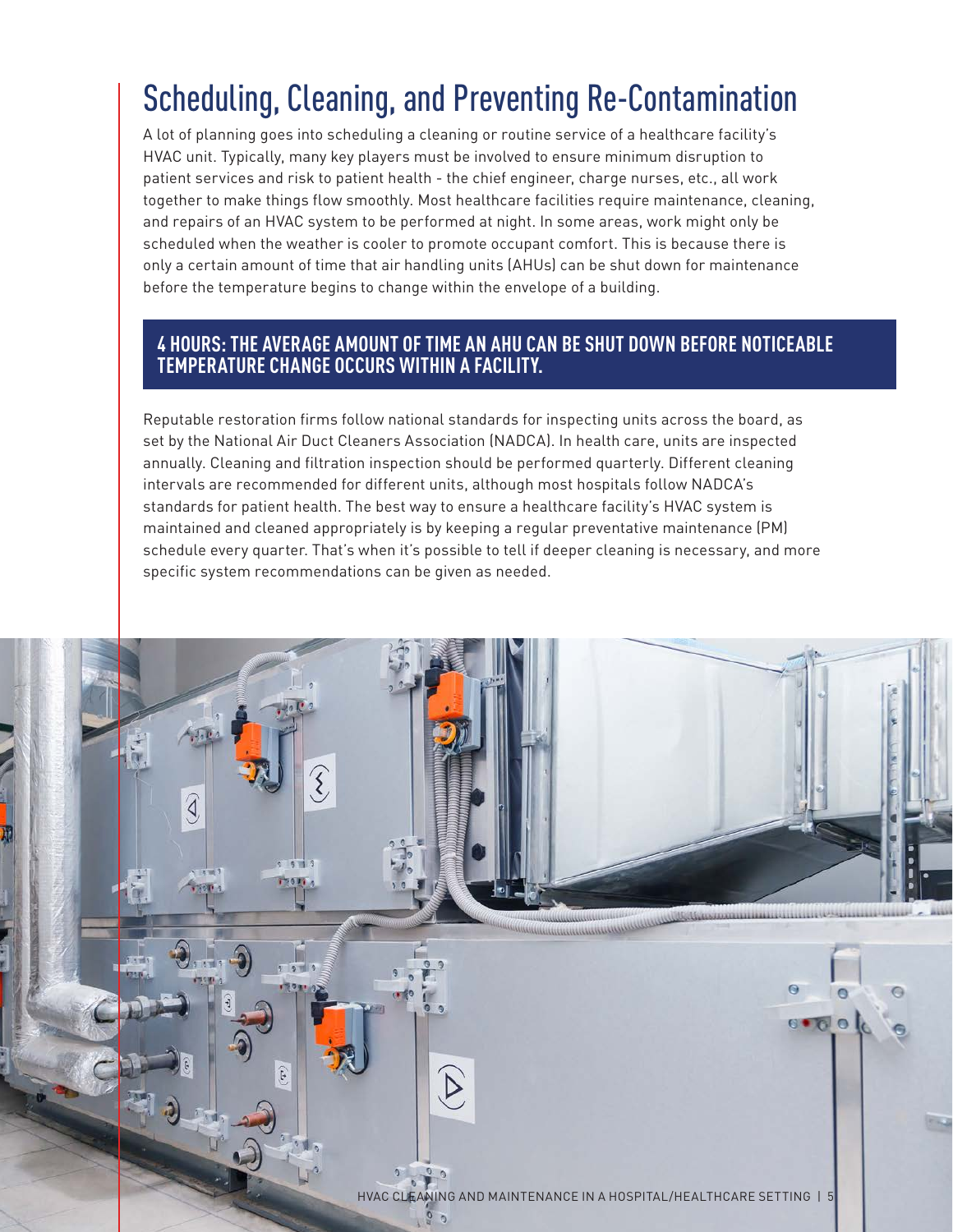Common contaminants found in these ventilation systems can often only be uncovered during scheduled system inspections. These contaminants vary in severity and impact occupant health, and the effects are exacerbated in a healthcare setting, where occupants are often patients with compromised immune systems.

- Microbial Growth: Most severe in humid environments due to climate or improper humidity control, but prevalent everywhere. Aspergillus spores and subsequent fungal infections are a primary concern with HVAC cleaning - any activity that generates dust or sends particulates flying leads to an Aspergillus concern, especially for immunocompromised patients.
- Dirt/Dust: Most common food source for microbial growth.
- Rodents and Droppings: Heating, AC, plumbing, electrical service, and fire sprinklers are primary points of entry into an HVAC system. Age makes a system more vulnerable.
- Insulation: More prevalent in older systems from being loosened by maintenance and age.
- Construction Debris: Most common during construction within a building. Newly installed/ expanded systems should be verified clean before operation.
- Hidden Damage and Other Concerns: Most commonly stemming from other structural issues like damaged roofs, leaking pipes/water damage from floors above, and human interference.

After cleaning and maintenance are performed, it is vital to ensure that a healthcare facility makes the most of the service and reduces the risk of re-contamination after cleaning. The key components to preventing re-contamination include:

- Maintaining preventive maintenance programs as recommended by the service provider and the manufacturer of the HVAC equipment
- Implementing in-house HVAC cleanliness inspections for up-to-date cleaning protocols
- Using the highest efficiency air filter recommended by the manufacturer
- Changing filters on schedule or as needed when determined during the cleanliness inspections
- Checking for air bypass around filters and through gaps around the filter holders to ensure all air is being appropriately filtered
- Controlling, reducing, or eliminating indoor moisture as much as possible
- Investigating occupant complaints promptly, especially regarding poor temperature regulation or noticeable scents in conditioned air

WITH

THERE ARE **6,090** \*SOURCE: AMERICAN HOSPITAL ASSOCIATION, 2021 HOSPITALS IN THE UNITED STATES. **BEDS AVAILABLE FOR PATIENTS.**\*

**919,559**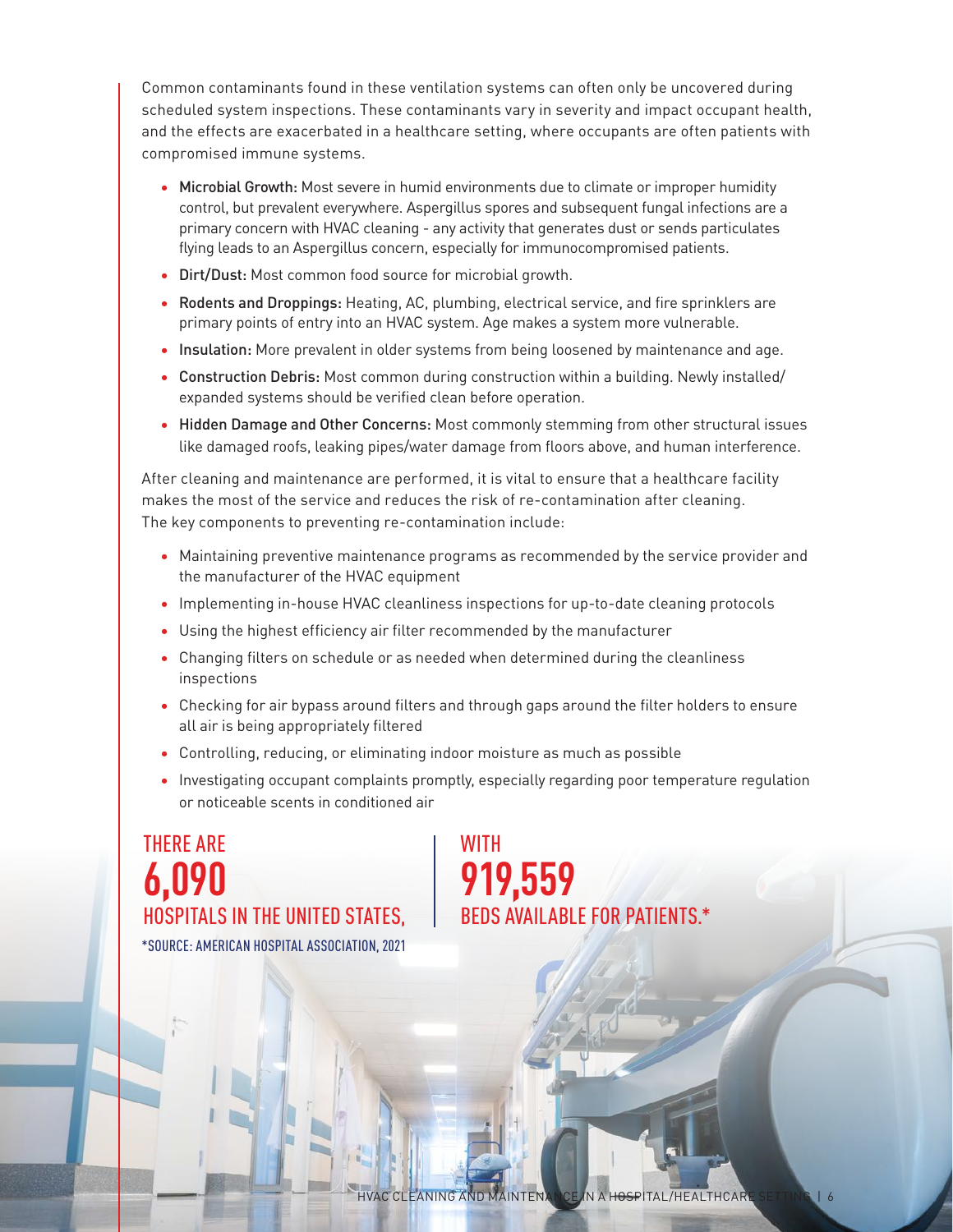### Certifications and Training

HVAC mechanical system cleaning should only be performed by NADCA certified technicians and companies. NADCA sets the professional standard throughout the industry, whether for residential, commercial, industrial, or healthcare settings. Due to the severe risks to patient health posed by cleaning an HVAC system, NADCA certifications are vital for the best outcomes. These cleanings can stir up dust and other airborne debris and contaminants that pose a health risk to immunocompromised people in particular.

Other certifications to look for include:

- Air Systems Cleaning Specialist (ASCS)
- Ventilation Maintenance Technician (VMT)
- Certified Ventilation Inspector (CVI)
- Pre-Construction Risk Assessment Infection Control Risk Assessment (PCRA/ICRA)

These certifications can be part of acquiring a broader NADCA certification for a properly licensed technician. PCRA/ICRA certifications are for technicians who specialize in servicing the healthcare industry.

It is important to note that there can be a difference between HVAC technicians that are certified for cleaning and preventative maintenance, and those certified for installation, design, or more involved mechanical needs. A reputable firm that handles cleaning and maintenance can make recommendations for cost-effective bids from fully licensed HVAC companies for healthcare facilities in need of these services. They can also work with any company that a hospital or healthcare facility already has an established contract with for ease of service.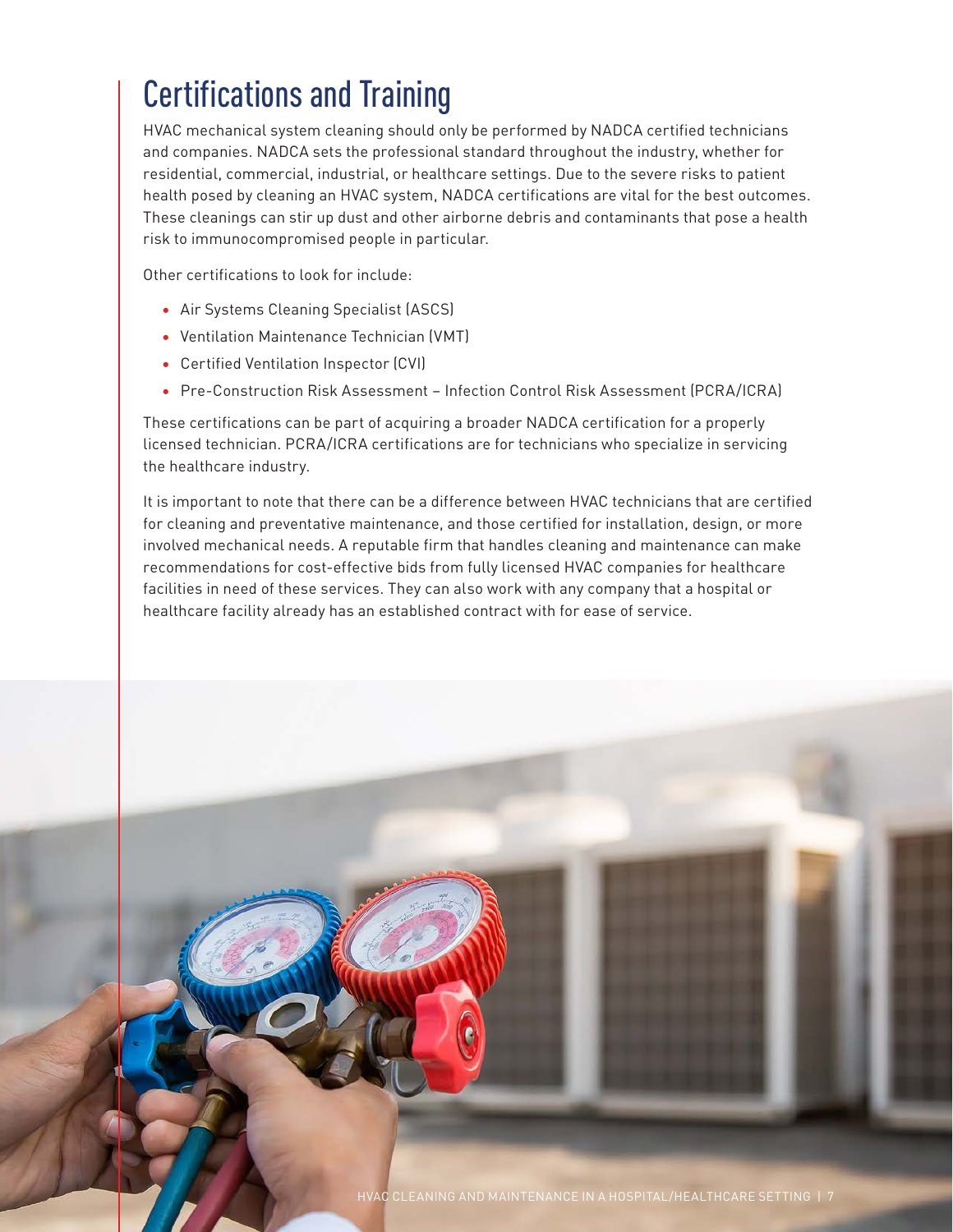### What to Expect From Your Technician

#### **BELOW IS A BASELINE FOR HOW TO QUALIFY A NADCA CERTIFIED HVAC MAINTENANCE AND CLEANING SERVICE:**

- Experience erecting ICRA compliant containments
- Competency with engineering controls and mechanical drawings
- Maintaining pressure differentials for negative pressure to protect air quality
- High standards for equipment usage and maintenance, including equipment and tool decontamination
- Full OSHA and Hazcom requirements compliance
- Strict adherence to local and state laws and regulations

#### **COMMON BEST PRACTICES FOR PERFORMING MAINTENANCE AND CLEANING INCLUDE:**

- Using vacuum equipment that exhausts particles outside the building or using only HEPA vacuuming equipment if the vacuum exhausts inside
- Utilizing proper levels of containment and pressure differentials, as needed
- Using appropriate tools and agitation equipment designed for ventilation system cleaning
- Leaving work areas tidy and decontaminated at the end of each shift and/or end of job
- Thoroughly communicating and documenting findings, concerns, and job status to minimize disruptions

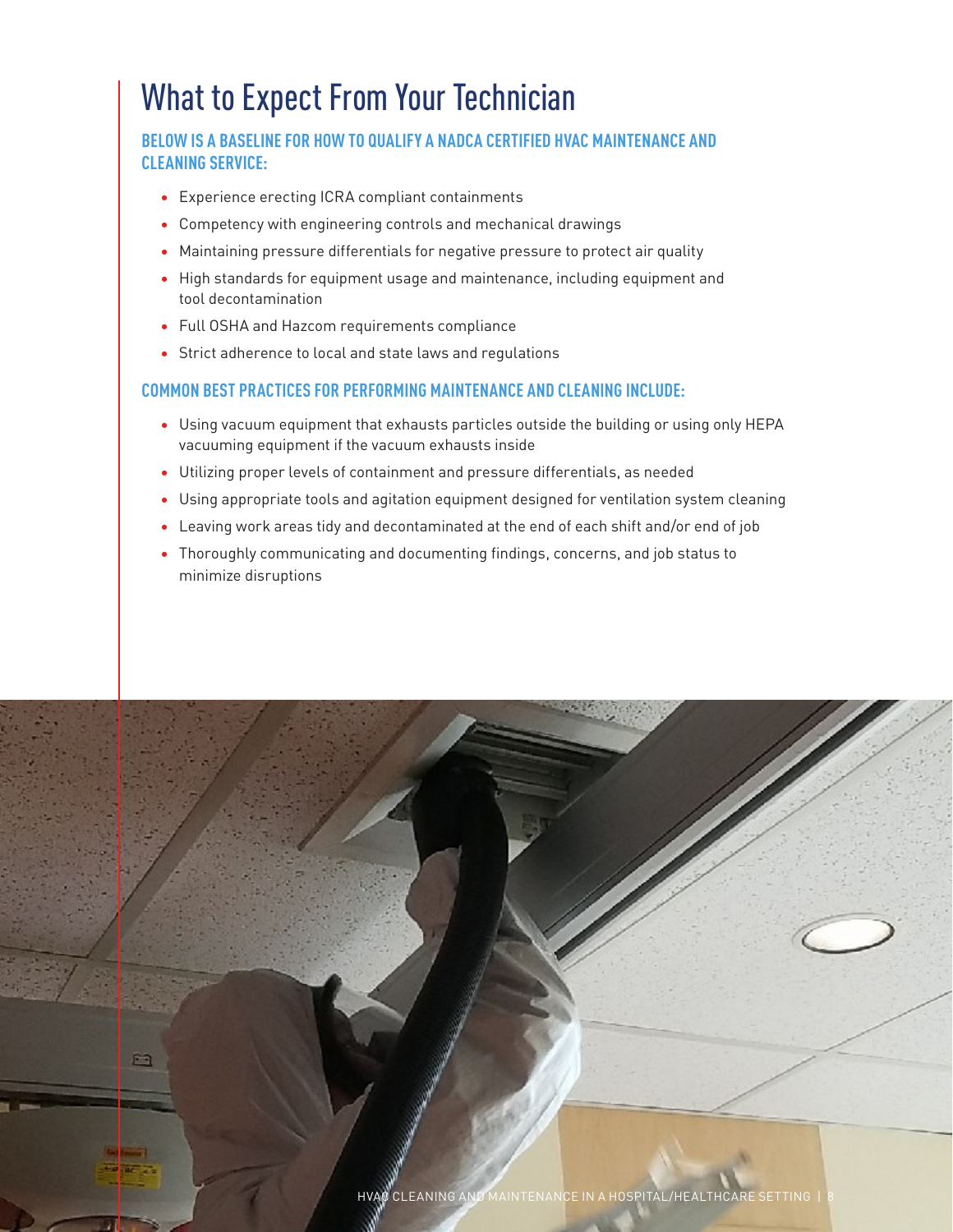### Cost Efficiency

Most hospitals and healthcare facilities run older HVAC units, which means they are less efficient, creating higher operating costs. If possible, a facility should consider making an upgrade to the entire HVAC unit. Implementing regularly scheduled PM measures will protect the system a facility already has and extend its viability.

HVAC SYSTEMS ARE TYPICALLY RESPONSIBLE FOR **33%** OF THE ELECTRICITY CONSUMED IN HEALTHCARE FACILITIES.\* **\*SOURCE: US ENERGY INFORMATION ADMINISTRATION 56%** OF THE NATURAL GAS

Ductwork cleaning is invasive and time-consuming, though it is necessary every three to five years. The most cost-effective way to keep an HVAC system clean is coil cleaning and cleaning air handling units (AHUs) as recommended by NADCA and the manufacturer of the unit. Regular maintenance of your HVAC unit ensures maximum efficiency and prevents considerable expense resulting from neglected systems.

Depending on the age of a current HVAC unit, the most cost-effective approach might be to upgrade the entire system. This should be regarded as a long-term investment to improve patient outcomes and protect the facility's budget. There are guidelines put in place by organizations like Energy Star, a federal program, to help a facility decide if the time is right.

- Unit is ten years old or older
- Noticeable energy bill increases
- Needs frequent repairs (beyond what is expected with proper maintenance)
- Noticeable dust or humidity issues
- Specific areas and rooms that struggle to maintain proper temperature

If one or more of these criteria describes a facility's HVAC unit, it might be time to upgrade to a new, technologically advanced system with better energy efficiency to save money and protect the environment.

HVAC systems are the lungs of a healthcare facility. Keeping them in good condition not only saves money but protects the health of all occupants. Having solid baseline knowledge of how to qualify a technician and the best approach for scheduling maintenance, repairs, and cleaning will keep a facility's system in proper order for prioritizing patient health and ensuring the best use of a facility's budget for HVAC needs.